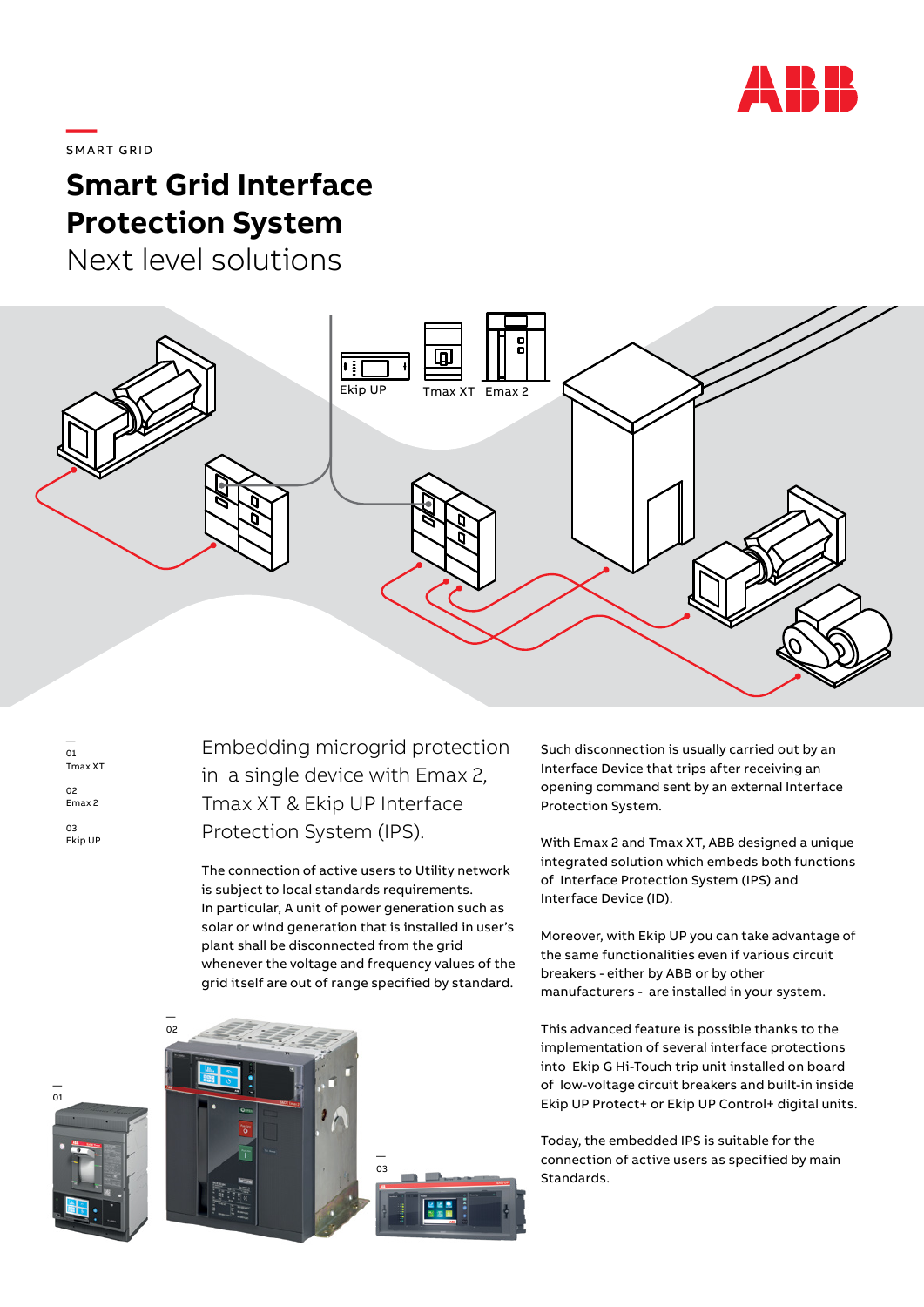#### **Benefits**

Thanks to Tmax XT and Emax 2 with embedded Smart Grid Interface Protection System, the following benefits are guaranteed:

- Space saving in switchboards and a more compact solution. Installation of an external relay is no longer necessary.
- If Tmax XT or Emax 2 are installed on the generator feeder, the circuit breaker is able to perform triple function of Interface Protection System, Interface Device and Generator Device thanks to the Interface Protection System embedded into the Ekip G Hi-Touch trip unit.
- Ease of use, thanks to Ekip Connect software which allows an immediate and intuitive commissioning phase.

#### **Application examples**

Thanks to the embedded functions integrated in a single device, the number of components to be installed is reduced, with consequent space saving inside the switchboard. Tmax XT and Emax 2 are suitable to fully satisfy the requirements of the following scenarios. In existing plants, Ekip UP enables interface protection system as a plug & play solution in a wide range of plant size. Ekip UP units share the same electronics of circuit breakers to satisfy all market opportunities of metering, protections and control in power distribution and generation.

## **Tmax XT or Emax 2 as microgrid main circuitbreaker**

In such scenario, with a power of tens/hundreds of kVA and hundreds of kVA/some MVA flowing through Tmax XT and Emax 2 respectively, these circuit breakers can fulfill the double function of Interface Device and Interface Protection System. In case of IPS tripping, the low-voltage microgrid downstream of the main circuit breaker remains active thanks to both the local generation and the load shedding feature embedded in the main circuit breaker (either Tmax XT or Emax 2).

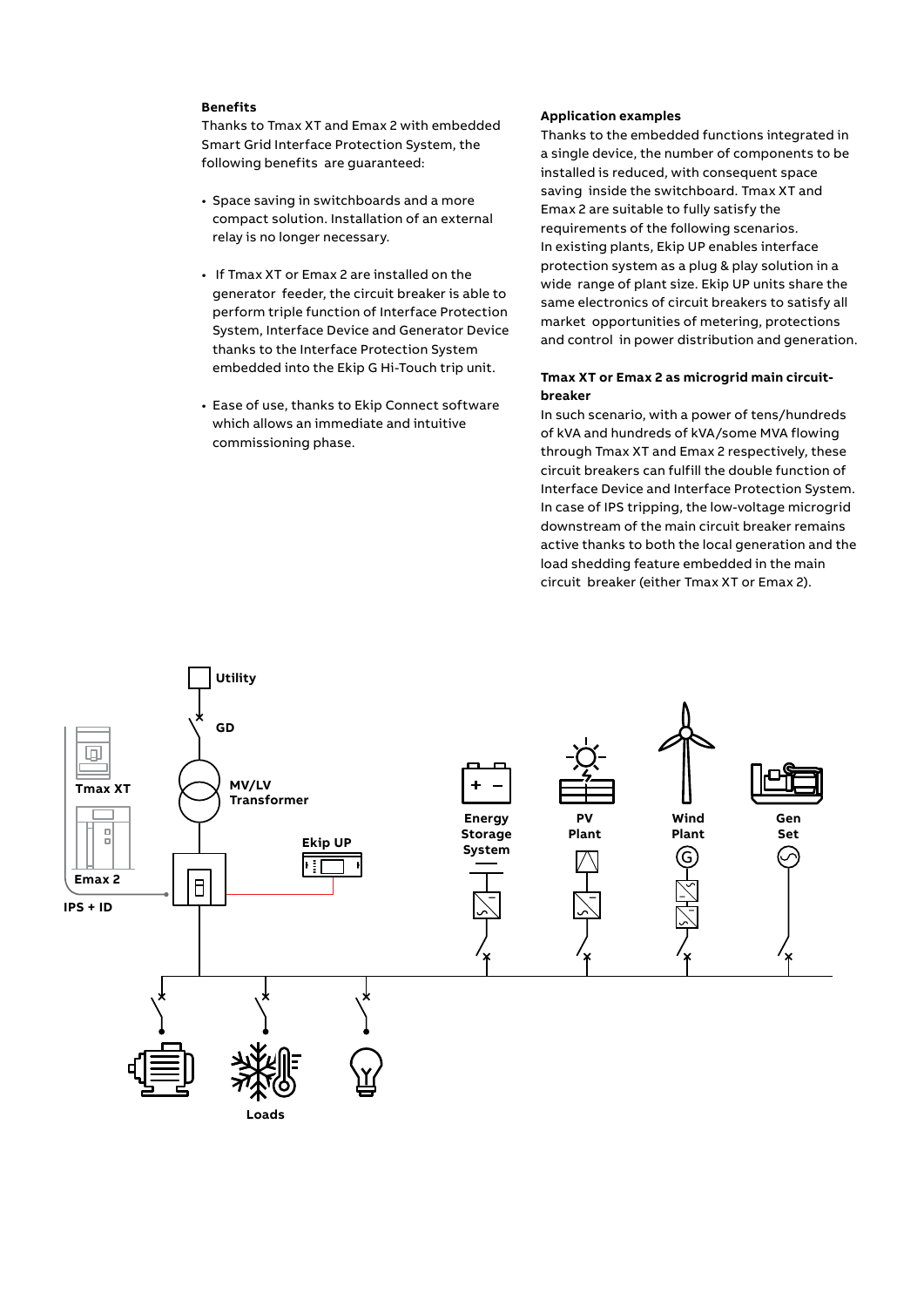

## **Functions available**



#### **Voltage protections**

- Overvoltage (ANSI 59) with double threshold S1, S2 - Function trips when the phase voltage exceeds the set thresholds.
- Undervoltage (ANSI 27) with double threshold S1, S2 - Function trips when the phase voltage falls below the set thresholds.



#### **Frequency protections**

- Overfrequency (ANSI 81H) with double threshold S1, S2 - Function trips when the frequency exceeds the set thresholds.
- Underfrequency (ANSI 81L) with double threshold S1, S2 - Function trips when the frequency falls below the set thresholds.



#### **Voltage restrained**

- Maximum zero-sequence voltage (ANSI 59 V0) - Function is tripped when the zero-sequence voltage exceeds the set threshold.
- Maximum negative-sequence voltage (ANSI 59 V0) - Function trips when the negative-sequence voltage exceeds the set threshold.

• Maximum positive-sequence voltage (ANSI 59 V0) - Function trips when the positive-sequence voltage exceeds the set threshold.

# **ROCOF (ANSI 81R)**

• Function trips when the rate of change of frequency exceeds the set threshold.



Time

 $\overline{\ }$ 

U14

frequency after failure

frequency after failure

 $f(Hz)$   $f_{\text{reducerov}}$ 

unduring<br>
under failur

 $\Box$ 

3 1

 $\overline{\phantom{a}}$ <sup>α</sup> <sup>α</sup>

50/60Hz failure

#### **RQ (ANSI 40/32R)**

• Function trips when the reverse reactive power exceeds the set threshold.